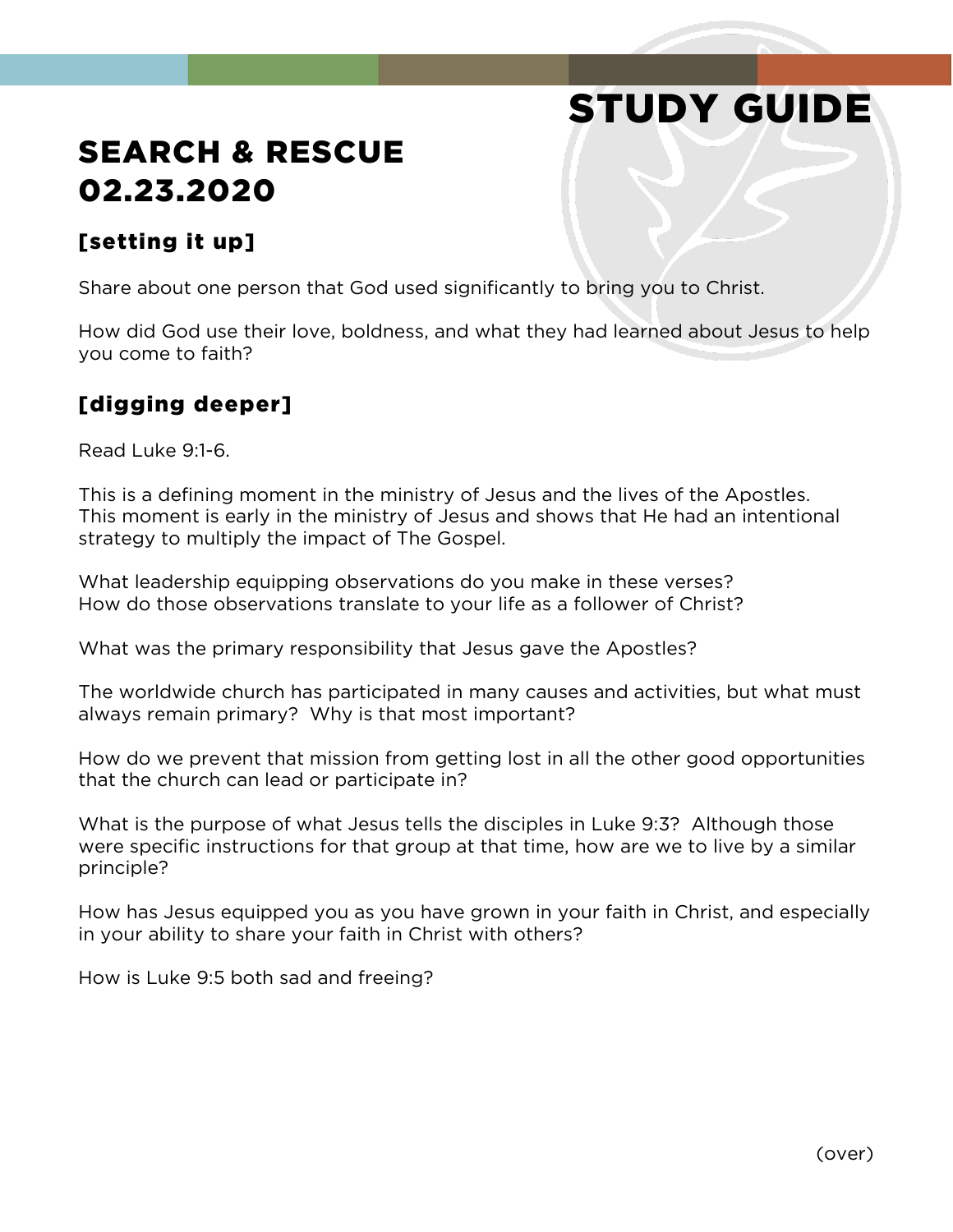Read the article by Ed Stetzer on the next page. After reading, answer these four questions:

- What do you most agree with?
- What do you most disagree with?
- Which of the points is least true of you?
- Which of the points is most true of you?

If you're using a mobile device, you can click here to access the article: [https://outreachmagazine.com/features/evangelism/51409-7-reasons-evangelism](https://outreachmagazine.com/features/evangelism/51409-7-reasons-evangelism-has-declined-in-the-church.html?utm_source=omag-om-daily-nl&utm_medium=email&utm_content=button&utm_campaign=om-daily-nlFebruary%203rd,%202020&maropost_id=714554223)[has-declined-in-the-church.html?utm\\_source=omag-om-daily](https://outreachmagazine.com/features/evangelism/51409-7-reasons-evangelism-has-declined-in-the-church.html?utm_source=omag-om-daily-nl&utm_medium=email&utm_content=button&utm_campaign=om-daily-nlFebruary%203rd,%202020&maropost_id=714554223)[nl&utm\\_medium=email&utm\\_content=button&utm\\_campaign=om-daily](https://outreachmagazine.com/features/evangelism/51409-7-reasons-evangelism-has-declined-in-the-church.html?utm_source=omag-om-daily-nl&utm_medium=email&utm_content=button&utm_campaign=om-daily-nlFebruary%203rd,%202020&maropost_id=714554223)[nlFebruary%203rd,%202020&maropost\\_id=714554223](https://outreachmagazine.com/features/evangelism/51409-7-reasons-evangelism-has-declined-in-the-church.html?utm_source=omag-om-daily-nl&utm_medium=email&utm_content=button&utm_campaign=om-daily-nlFebruary%203rd,%202020&maropost_id=714554223)

When you think of what you remember from the message last Sunday, as well as insights from this time, and how they apply to our personal and shared responsibility to share Christ:

- What feels convicting?
- What is encouraging?
- What motivates you to be more engaged in reaching the lost, especially with "Who's Your One?"

#### [living it out]

Summarize one insight/observation about yourself that came out of this time. Summarize one action step that you will take because of this time.

Get into groups of 2-3 people and share with those in your smaller group how they can pray for you and hold you accountable for your action step.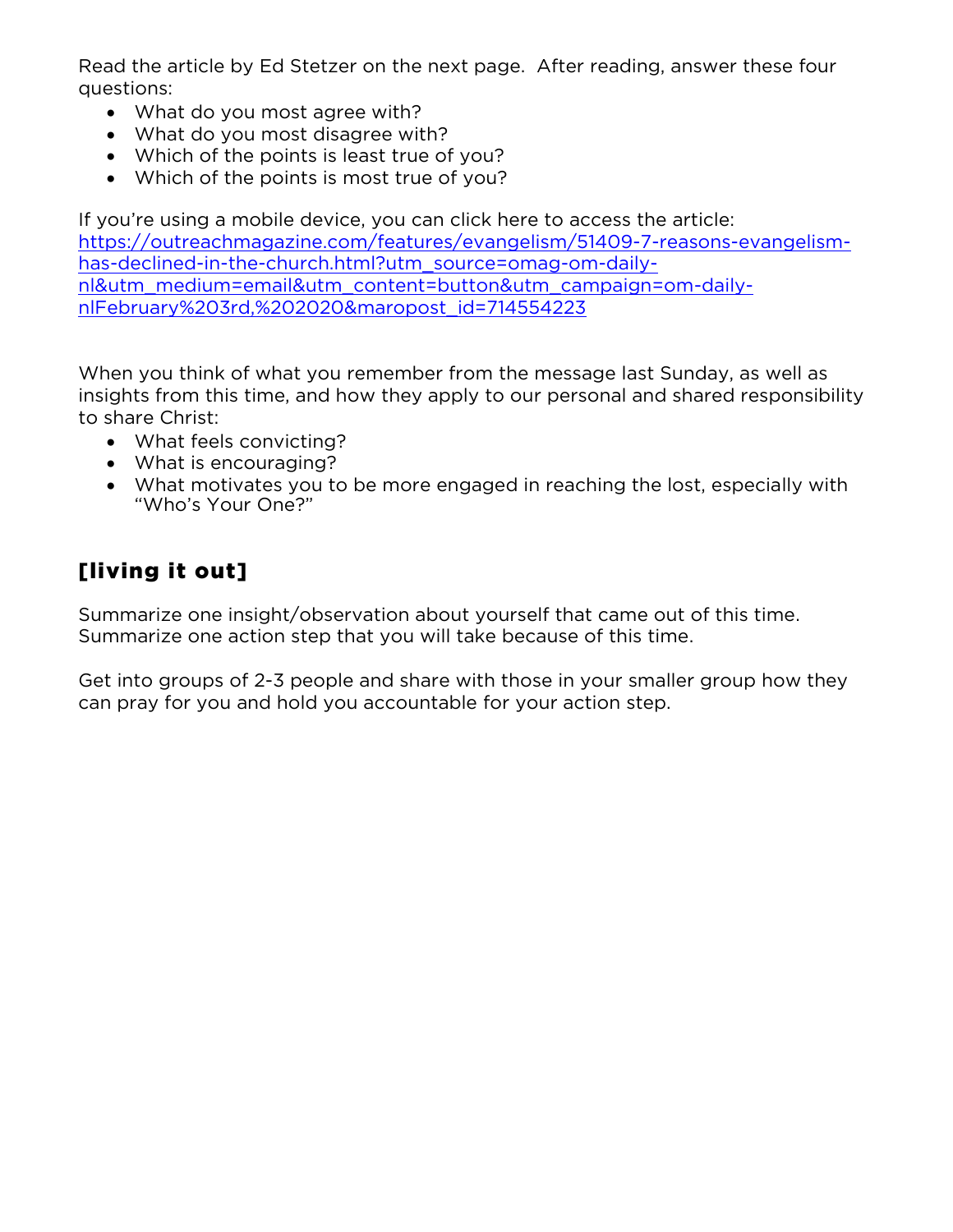## 7 Reasons Evangelism Has Declined in the Church

By **[Ed Stetzer](https://outreachmagazine.com/author/ed-stetzer)**

#### 1. There's Been a Bit of a Backlash to Past Models That Seemed Reductionistic and Mechanistic.

Os Guinness in *Fool's Talk* observed how "recent forms of evangelism are modeled not on classical rhetorical or even on good communication theory, but on handbooks for effective sales technique." Some are bothered by the idea that evangelism is boiled down to asking people to answer two questions: "If you were to die today, do you know for sure you'd go to heaven?" And, "Do you know for sure you are going to be with God in heaven?"

Over time, people increasingly felt these were reductionist and mechanical, so (for good or for bad) they moved away from them.

You're more likely now to find Christians make jokes about the way they used to do evangelism than actually do evangelism. Instead of starting with our questions, we should start where people are and walk them to the gospel.

#### 2. Many Believers Don't Have Confidence in the Gospel.

A LifeWay Research study found about half the people who regularly attend an evangelical church give a pluralistic or a universalistic answer to questions about the need for people to know Christ. A higher percentage would likely be functionally universalistic or pluralistic. Showing how the gospel and Scripture connect to and help make sense of all of life - not just our spiritual life - can grow confidence in it. One study found millennials are four times as likely to stay in church when shown how the Bible applies to all of life, including their career.

#### 3. It's Getting Harder to Share the Gospel in a Context Where People Are Further Away From What Their Parents or Grandparents Believed.

You're starting with people who are far more secular than before. This means there's a greater gap between what you believe and what they believe, so the starting point for sharing Christ is different. You can't assume they believe things like you. Like Paul at Mars Hill, we can start where they are and show them Christ.

#### 4. Replacing Evangelism With Another Spiritual Emphasis.

Today, we talk more about social justice or societal transformation, seeing that they are clearly important and part of the mission. However, we'd be naive not to think that some will lose their evangelistic focus as they gain a passion for other aspects of the mission.

"We still believe in evangelism," we say. But saying, "We still believe in evangelism," means you're about a decade from not believing in evangelism, because what we neglect in one generation is often rejected in the next. You can (and should) add important issues without subtracting a focus on evangelism.